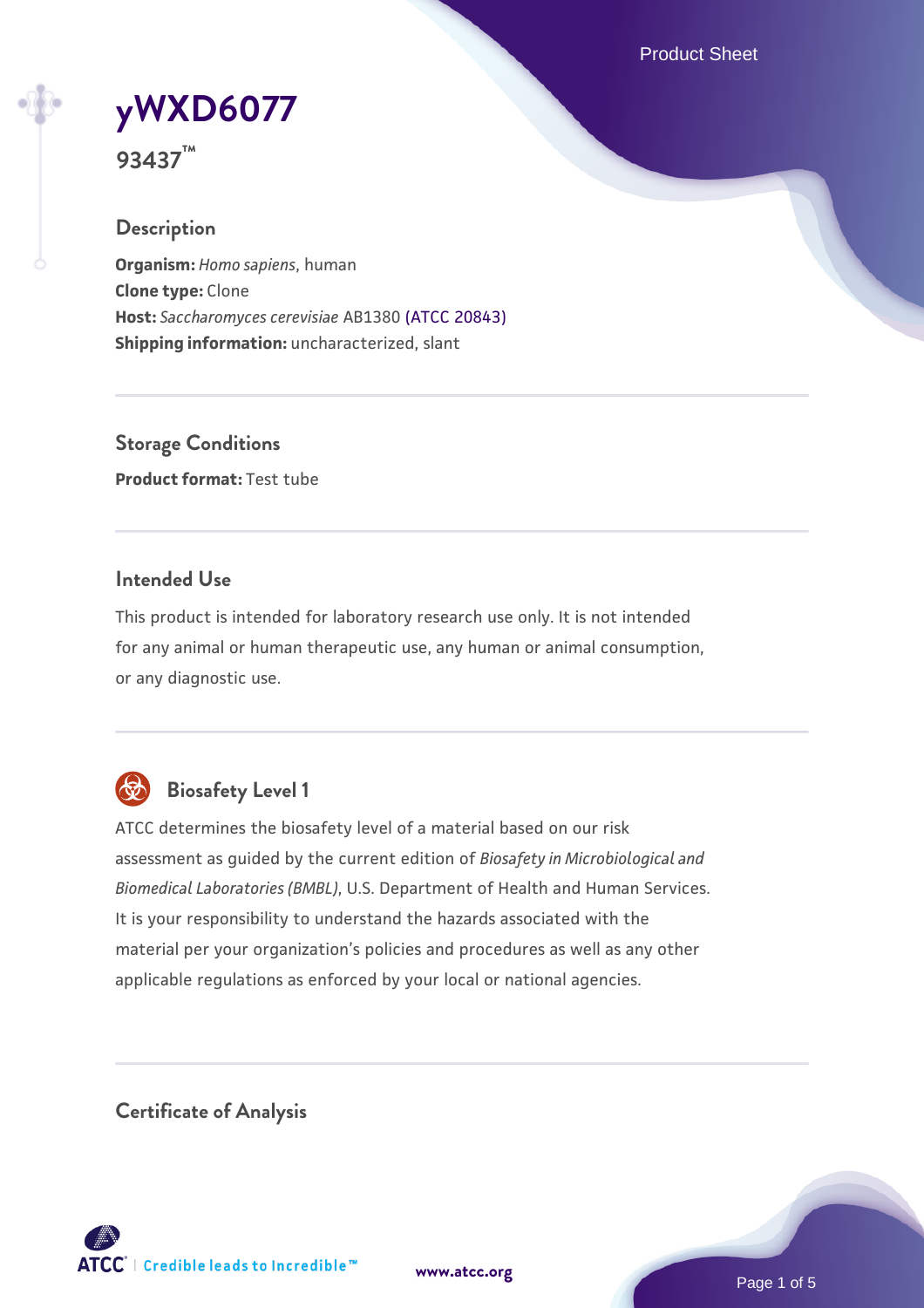### **[yWXD6077](https://www.atcc.org/products/93437)** Product Sheet **93437**

For batch-specific test results, refer to the applicable certificate of analysis that can be found at www.atcc.org.

#### **Insert Information**

**Type of DNA:** genomic **Genome:** Homo sapiens **Chromosome:** X X pter-q27.3 **Gene name:** DNA Segment, single copy **Gene product:** DNA Segment, single copy [DXS5016] **Gene symbol:** DXS5016 **Contains complete coding sequence:** Unknown **Insert end:** EcoRI

#### **Vector Information**

**Construct size (kb):** 200.0 **Intact vector size:** 11.454 **Vector name:** pYAC4 **Type of vector:** YAC **Host range:** *Saccharomyces cerevisiae*; *Escherichia coli* **Vector information:** other: telomere, 3548-4235 other: telomere, 6012-6699 Cross references: DNA Seq. Acc.: U01086 **Cloning sites:** EcoRI **Markers:** SUP4; HIS3; ampR; URA3; TRP1 **Replicon:** pMB1, 7186-7186; ARS1, 9632-10376

# **Growth Conditions**

**Medium:** 



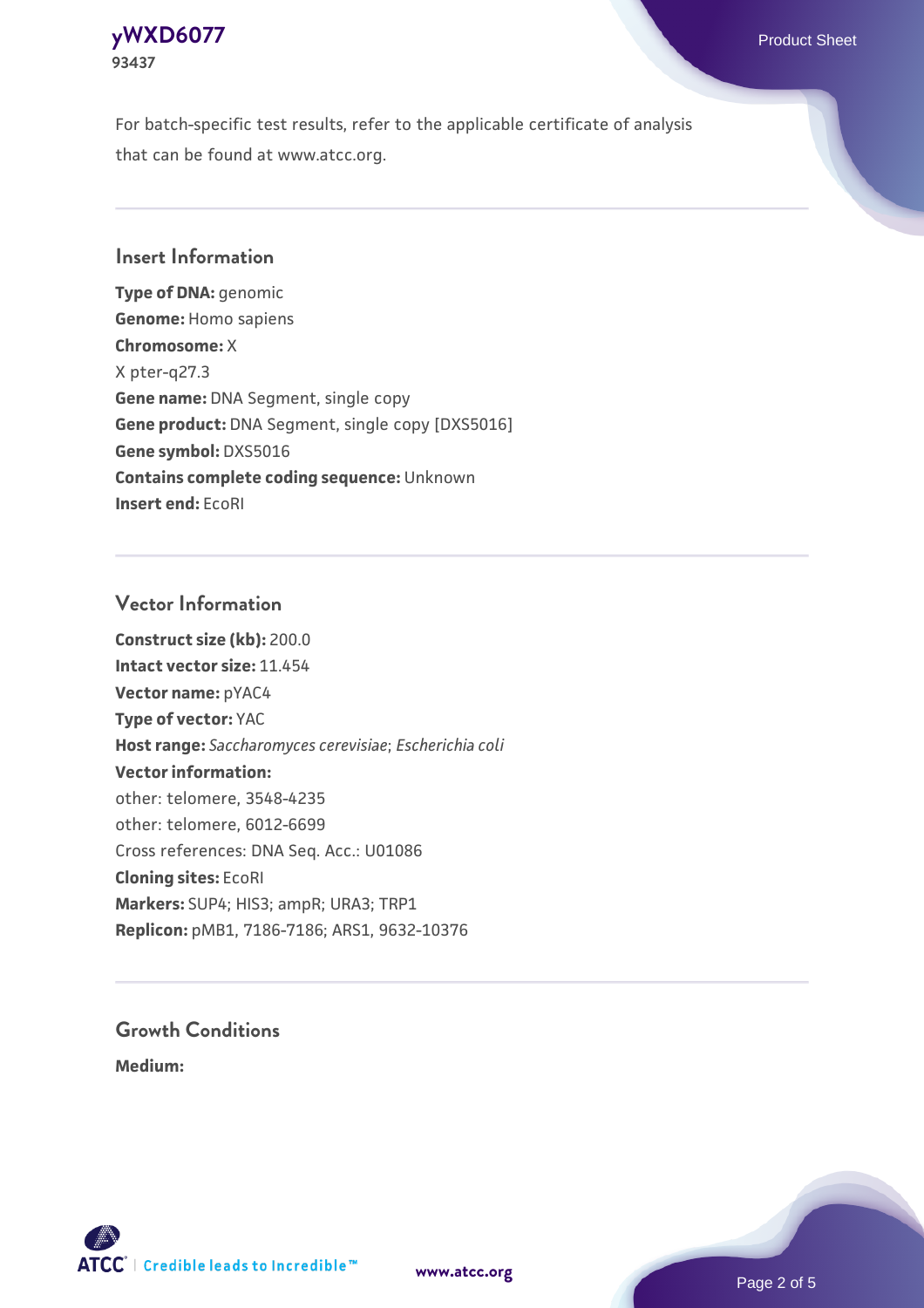**[yWXD6077](https://www.atcc.org/products/93437)** Product Sheet **93437**

[ATCC Medium 1245: YEPD](https://www.atcc.org/-/media/product-assets/documents/microbial-media-formulations/1/2/4/5/atcc-medium-1245.pdf?rev=705ca55d1b6f490a808a965d5c072196) **Temperature:** 30°C

#### **Notes**

More information may be available from ATCC (http://www.atcc.org or 703- 365-2620).

### **Material Citation**

If use of this material results in a scientific publication, please cite the material in the following manner: yWXD6077 (ATCC 93437)

#### **References**

References and other information relating to this material are available at www.atcc.org.

#### **Warranty**

The product is provided 'AS IS' and the viability of ATCC® products is warranted for 30 days from the date of shipment, provided that the customer has stored and handled the product according to the information included on the product information sheet, website, and Certificate of Analysis. For living cultures, ATCC lists the media formulation and reagents that have been found to be effective for the product. While other unspecified media and reagents may also produce satisfactory results, a change in the ATCC and/or depositor-recommended protocols may affect the recovery, growth, and/or function of the product. If an alternative medium formulation or reagent is used, the ATCC warranty for viability is no longer



**[www.atcc.org](http://www.atcc.org)**

Page 3 of 5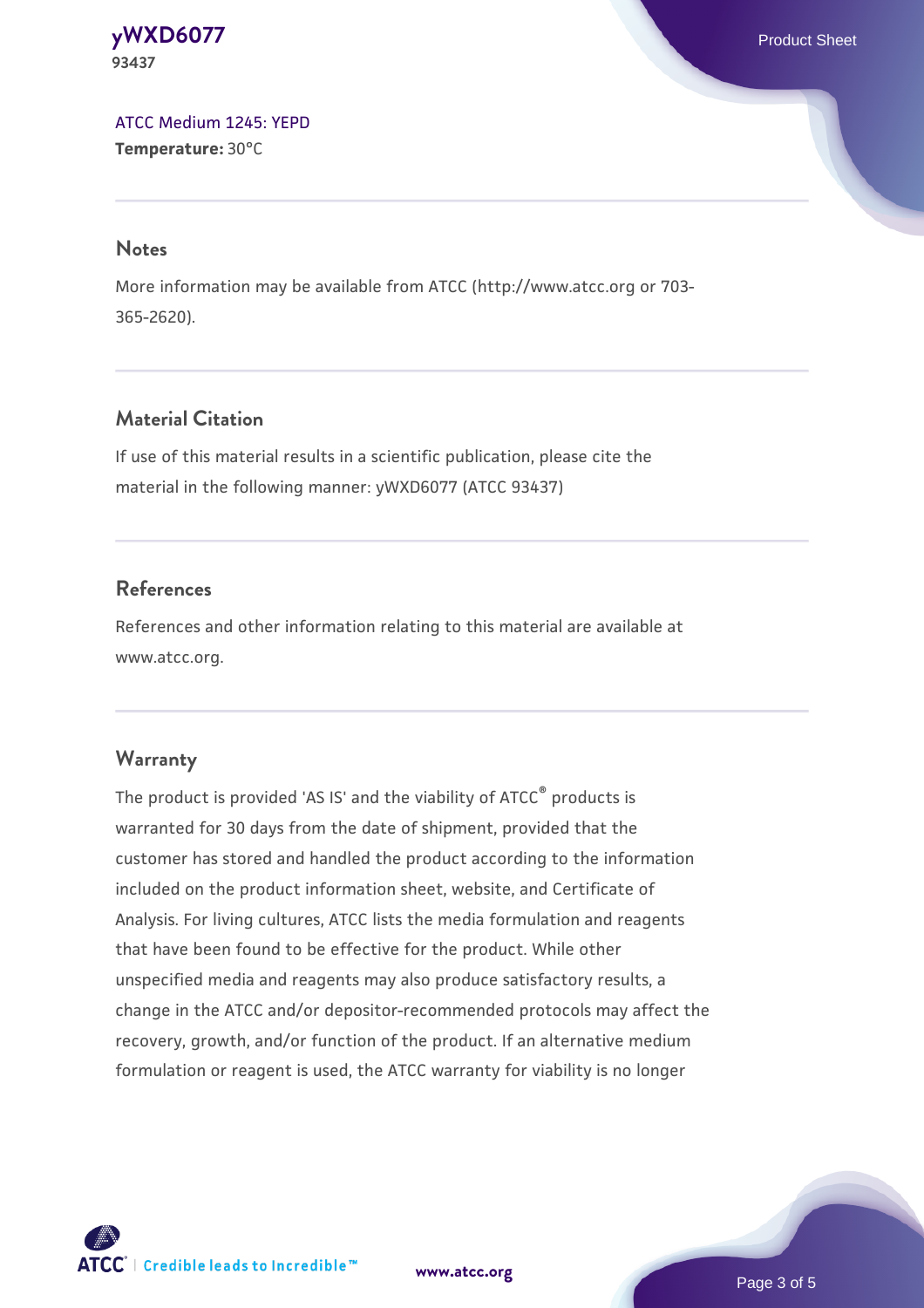**93437**

**[yWXD6077](https://www.atcc.org/products/93437)** Product Sheet

valid. Except as expressly set forth herein, no other warranties of any kind are provided, express or implied, including, but not limited to, any implied warranties of merchantability, fitness for a particular purpose, manufacture according to cGMP standards, typicality, safety, accuracy, and/or noninfringement.

#### **Disclaimers**

This product is intended for laboratory research use only. It is not intended for any animal or human therapeutic use, any human or animal consumption, or any diagnostic use. Any proposed commercial use is prohibited without a license from ATCC.

While ATCC uses reasonable efforts to include accurate and up-to-date information on this product sheet, ATCC makes no warranties or representations as to its accuracy. Citations from scientific literature and patents are provided for informational purposes only. ATCC does not warrant that such information has been confirmed to be accurate or complete and the customer bears the sole responsibility of confirming the accuracy and completeness of any such information.

This product is sent on the condition that the customer is responsible for and assumes all risk and responsibility in connection with the receipt, handling, storage, disposal, and use of the ATCC product including without limitation taking all appropriate safety and handling precautions to minimize health or environmental risk. As a condition of receiving the material, the customer agrees that any activity undertaken with the ATCC product and any progeny or modifications will be conducted in compliance with all applicable laws, regulations, and guidelines. This product is provided 'AS IS' with no representations or warranties whatsoever except as expressly set forth herein and in no event shall ATCC, its parents, subsidiaries, directors, officers, agents, employees, assigns, successors, and affiliates be liable for indirect, special, incidental, or consequential damages of any kind in connection with or arising out of the customer's use of the product. While reasonable effort is made to ensure authenticity and reliability of materials on deposit, ATCC is not liable for damages arising from the misidentification or



**[www.atcc.org](http://www.atcc.org)**

Page 4 of 5